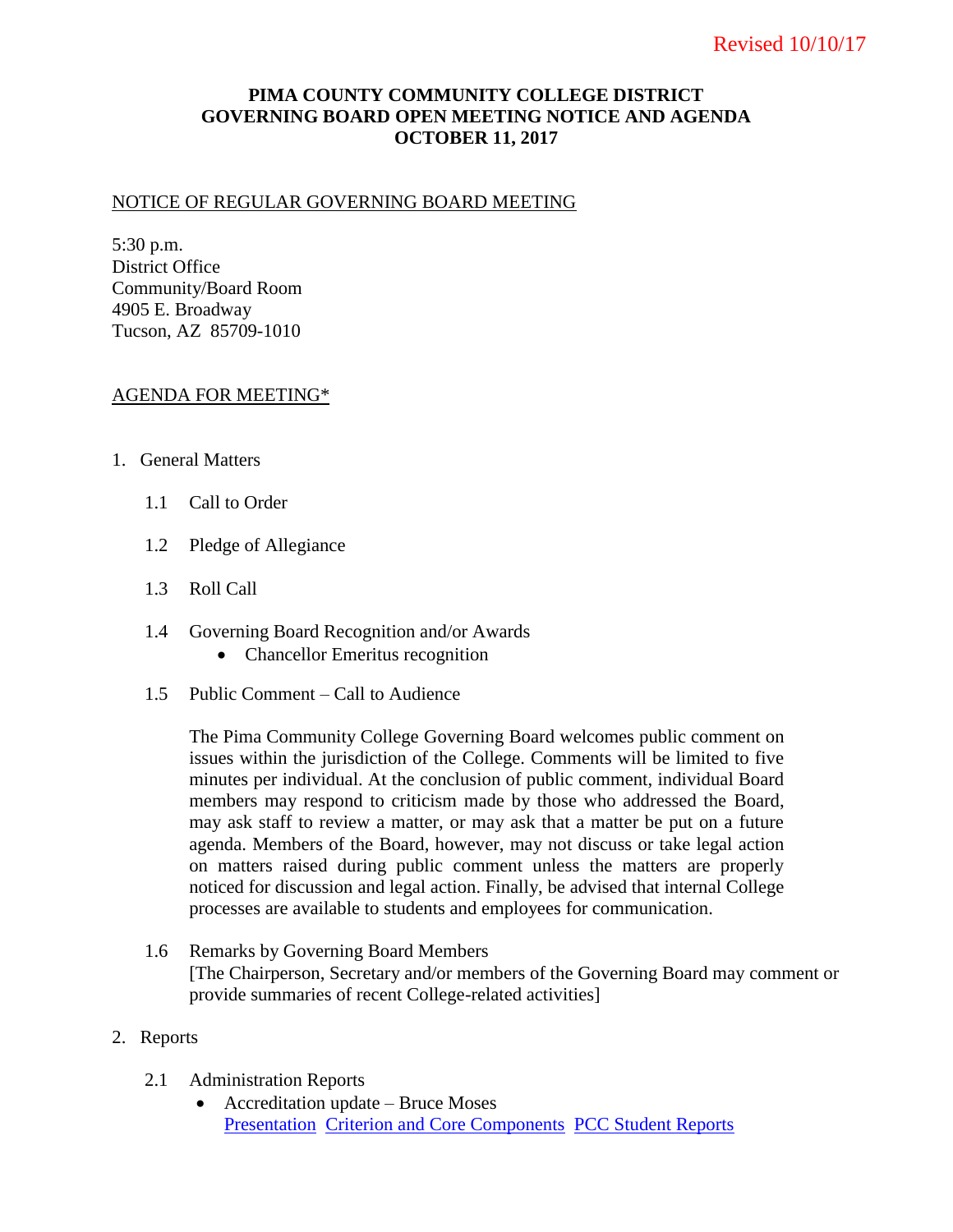Enrollment update-Karrie Mitchell [Executive Summary for Enrollment Coaching Engagement with Blackboard, Inc.](https://www.pima.edu/meeting-notices-support/2017-docs/201710-11-admin-report-enrollment-coaching.pdf)

### 2.2 Reports by Representatives to the Board

[The representatives to the Board will provide highlights of their group's activities during the preceding month(s) and issues and suggestions to be considered for administration follow-up or inclusion on a future Board meeting agenda.]

- [Student Report](https://www.pima.edu/meeting-notices-support/2017-docs/201710-11-report-student-life.pdf) Nick Betts-Childress
- $\bullet$  [Staff Report](https://www.pima.edu/meeting-notices-support/2017-docs/201710-11-report-staff-council.pdf) Joi Stirrup
- [Adjunct Faculty Report](https://www.pima.edu/meeting-notices-support/2017-docs/201710-11-report-adjunct-faculty.pdf) Sean Mendoza
- [Faculty Report](https://www.pima.edu/meeting-notices-support/2017-docs/201710-11-report-faculty.pdf) Brooke Anderson
- [Administrator Report](https://www.pima.edu/meeting-notices-support/2017-docs/201710-11-report-administrator.pdf) Nina Corson
- 2.3 Chancellor's Report

[Chancellor Lambert may report on current events at or involving the College; Legislative and Budget Updates and recent activities such as: community meetings, presentations and conferences]

3. Information Items

[Information items are materials provided to the Board for reference only. A Board Member might ask a clarifying question, but no substantive discussion or action will be taken on the item at the meeting. Information item materials are included with the Board packet available at <https://www.pima.edu/meeting-notices/documents.html> or in some cases through a link included in the agenda.]

- 3.1 Financial Report August 2017 Financial Statements
- 3.2 Employment Information [Appointments, acting assignments, retirements and separations]
- 3.3 Adjunct Faculty Appointments
- 3.4 Board Policy Substantive Changes First Reading [BP 1.25: Meet and Confer with Employee Representatives — *Revised*]\* [BP 5.01: Personnel Policy Statement for College Employees — *Deletion*]\* [BP 5.02: Faculty Personnel Policy Statement — *Deletion*] [BP 5.03: Classified Exempt Personnel Policy Statement — *Deletion*] [BP 5.04: Classified Non-Exempt Personnel Policy Statement — *Deletion*] [BP 5.05: Administrative Personnel Policy Statement — *Deletion*]
- 4. Action Items
	- 4.1 Consent Agenda
		- (1) Approval of Minutes of the following meetings:
			- A. Study Session of September 5, 2017
			- B. Special Meeting to conduct Executive Session on September 13, 2017
			- C. Regular Meeting of September 13, 2017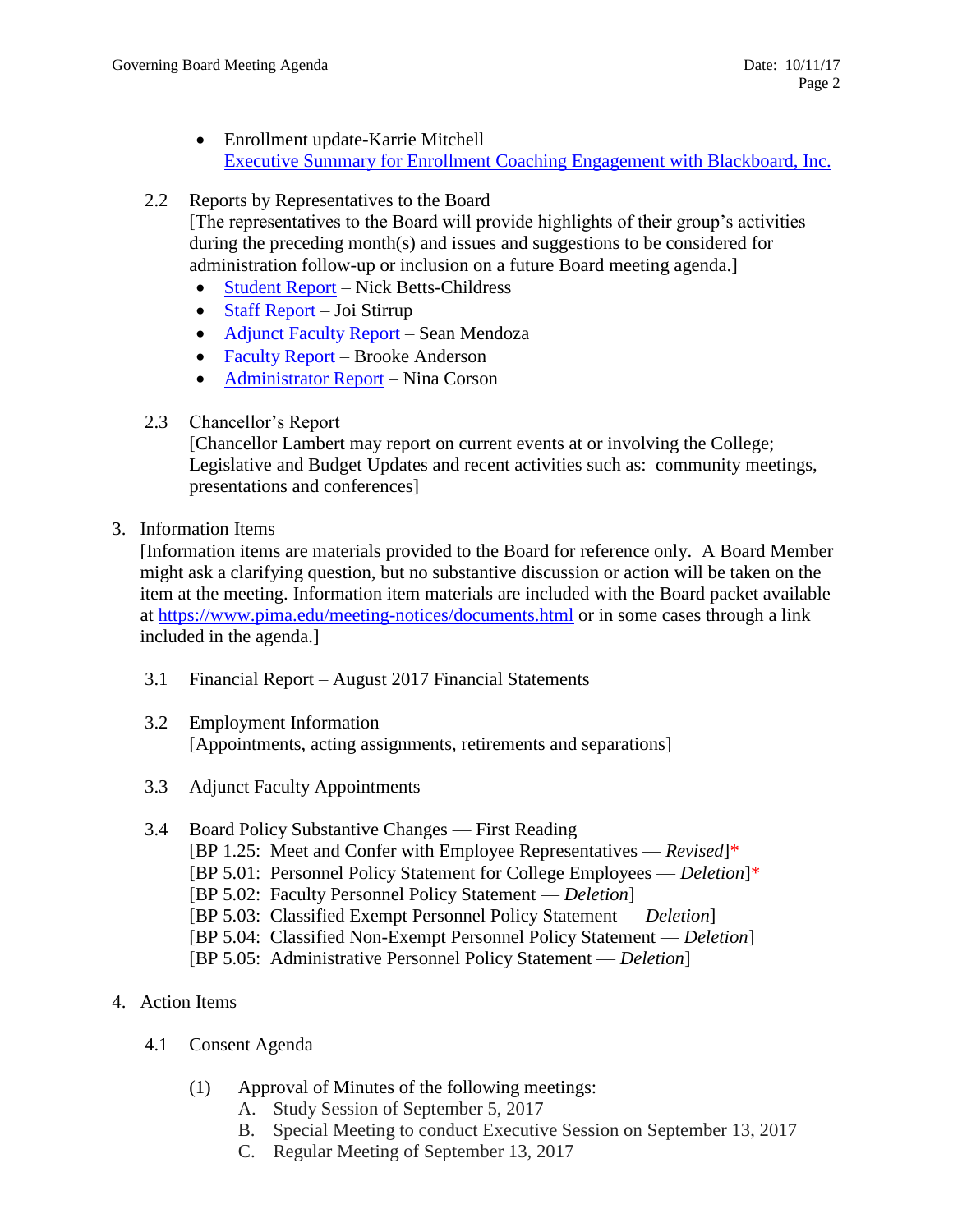- (2) Grant Proposal: U.S. Department of State for Bécalos Program [Grant to support the "SEP – Bécalos – Santander Universidades International Program" located at West Campus awarded by the U.S. Department of State. The grant performance period is from August 28, 2017 to January 31, 2018. The award amount is \$15,000.00 for two additional students.] [Grant Award Notice](http://www.pima.edu/meeting-notices-support/2017-docs/201710-11-4-1-2-a-award-becalos-grant.pdf) [Grant Abstract](http://www.pima.edu/meeting-notices-support/2017-docs/201710-11-4-1-2b-becalos-2017-abstract.pdf)
- (3) Grant Proposal: 2017/18 Highway Safety Plan for Impaired Drivers and Occupant Protection Program [Grant renewal for the "Highway Safety Plan for Impaired Drivers and Occupant Protection Program" awarded by the Governor's Office for Highway Safety (GOHS). The grant performance period is from October 1, 2017 through September 30, 2018. The award amount is \$20,000 for the one-year performance period.] [Grant Award Notice](http://www.pima.edu/meeting-notices-support/2017-docs/201710-11-4-1-3a-award-gohs-for-duienforcement.pdf) [Grant Abstract](http://www.pima.edu/meeting-notices-support/2017-docs/201710-11-4-1-3b-gohs-dui-2017-abstract.pdf)
- (4) Contract: En Pointe Technologies for Microsoft Software [To approve a contract with En Pointe Technologies for Microsoft software licensing. Total costs are not expected to exceed \$153,996.] [En Pointe Technologies contract](https://www.pima.edu/meeting-notices-support/2017-docs/201710-11-enpoint-technologies-agreement.pdf)
- 4.2 Other Action Items
	- (1) Board Policy Final Reading [BP 2.01: Diversity and Inclusion — *Revised*]
	- (2) Contract: Bookstore, Food Service, and Vending Services, 2017-2021 [To approve the contract with Follett Higher Education Group (Follett) for bookstore, food service and vending services management. This is a four-year agreement from November 1, 2017 through June 30, 2021 and shall provide the College with commissions based on annual sales. For the first year of the agreement, Follett shall provide the College with a guaranteed annual income of \$700,000.] [Follett Higher Education Services agreement](https://www.pima.edu/meeting-notices-support/2017-docs/201710-11-pcc-follett-bookstore-food-service-agreement.pdf)
	- (3) Pima Community College Foundation Services Agreement [Presentation](https://www.pima.edu/meeting-notices-support/2017-docs/201710-11-4-2-3d-foundation-presentation.pdf) [Foundation Feasibility Study](https://www.pima.edu/meeting-notices-support/2017-docs/201710-11-4-2-3c-feasibility-study.pdf)
	- (4) Authorizing the Chancellor to develop an Intergovernmental Agreement with Santa Cruz County Provisional Community College District
- \*5. Request for Future Agenda Items

## Adjournment

Regular Meeting November 8, 2017, 5:30 p.m.